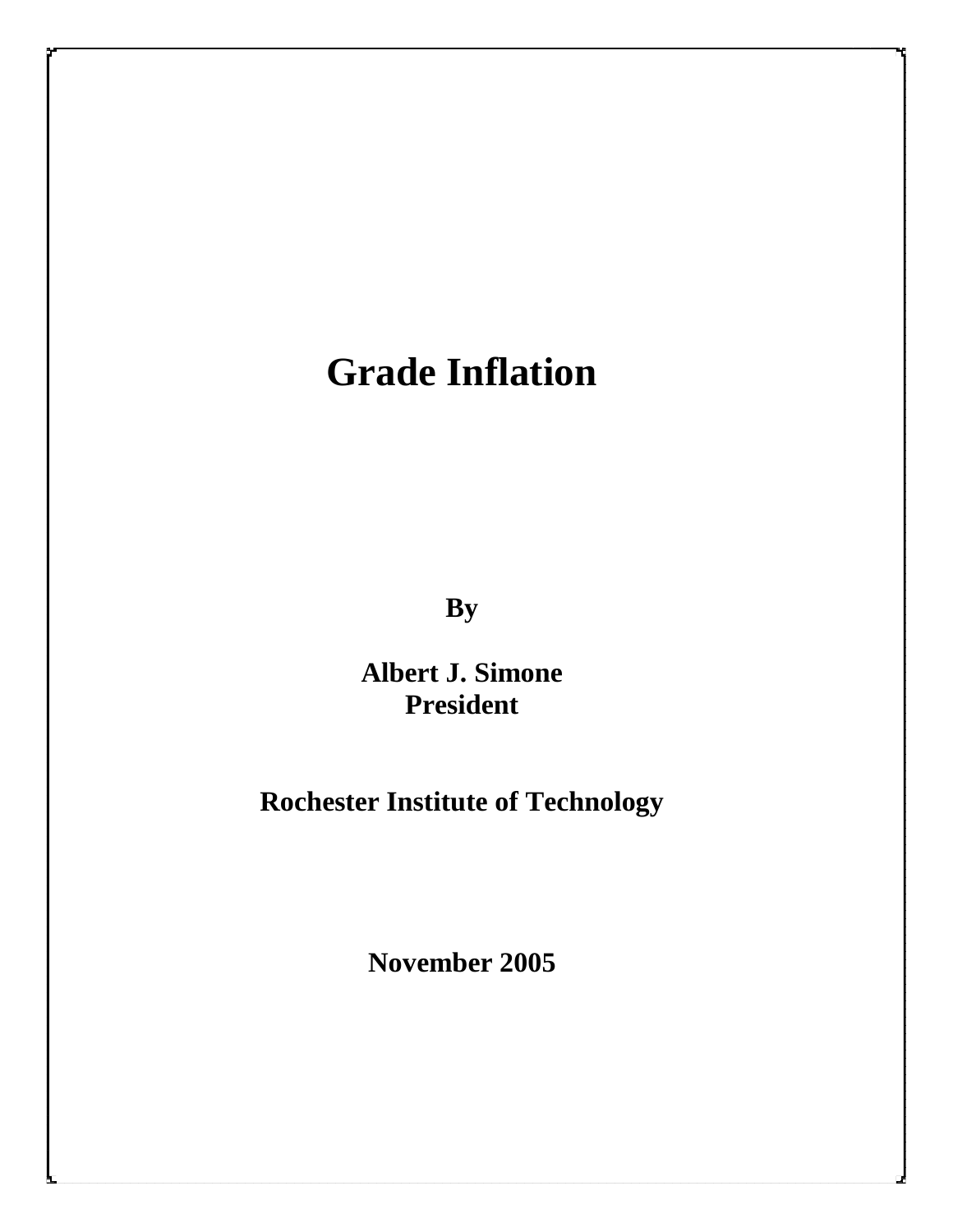#### **MOTIVATION**

Recently, a lot of discussion across academia has centered on the phenomenon of "Grade Inflation". It was first brought to the fore by the President of Harvard University a couple of years ago when he assumed office. More recently, Princeton University has mandated a maximum number of A's to be awarded to undergraduate students across the entire university.

As you might expect, these developments have sparked conversation across a wide spectrum of colleges and universities.

This paper is to stimulate discussion on the RIT campus on this topic. My purpose is not to arrive at a conclusion or a recommendation. It is rather to spark discussion so that all of us – particularly me – can learn and be better informed about the nature of this phenomenon. If, as a campus, we believe it is an issue, then together we can develop an appropriate response.

In what follows, I shall try to generate conversation around three questions:

- What is grade inflation?
- What does the data show?
- Do we have a problem?

#### **WHAT IS GRADE INFLATION?**

Simply put:

Grade inflation is a rise in grades awarded without a corresponding rise in student ability or performance.

If we can agree on this definition – which is pretty much the standard across the country – we can proceed to answer the next two questions.

#### **WHAT ARE THE DATA?**

We shall examine the data from three perspectives:

- The Ivy's
- Rochester area colleges and universities
- RIT

#### **The Ivy's**

A recent Princeton University survey reports that the eight ivy's, the University of Chicago, MIT, and Stanford award A's to 45% - 55% of all undergraduates. The Harvard University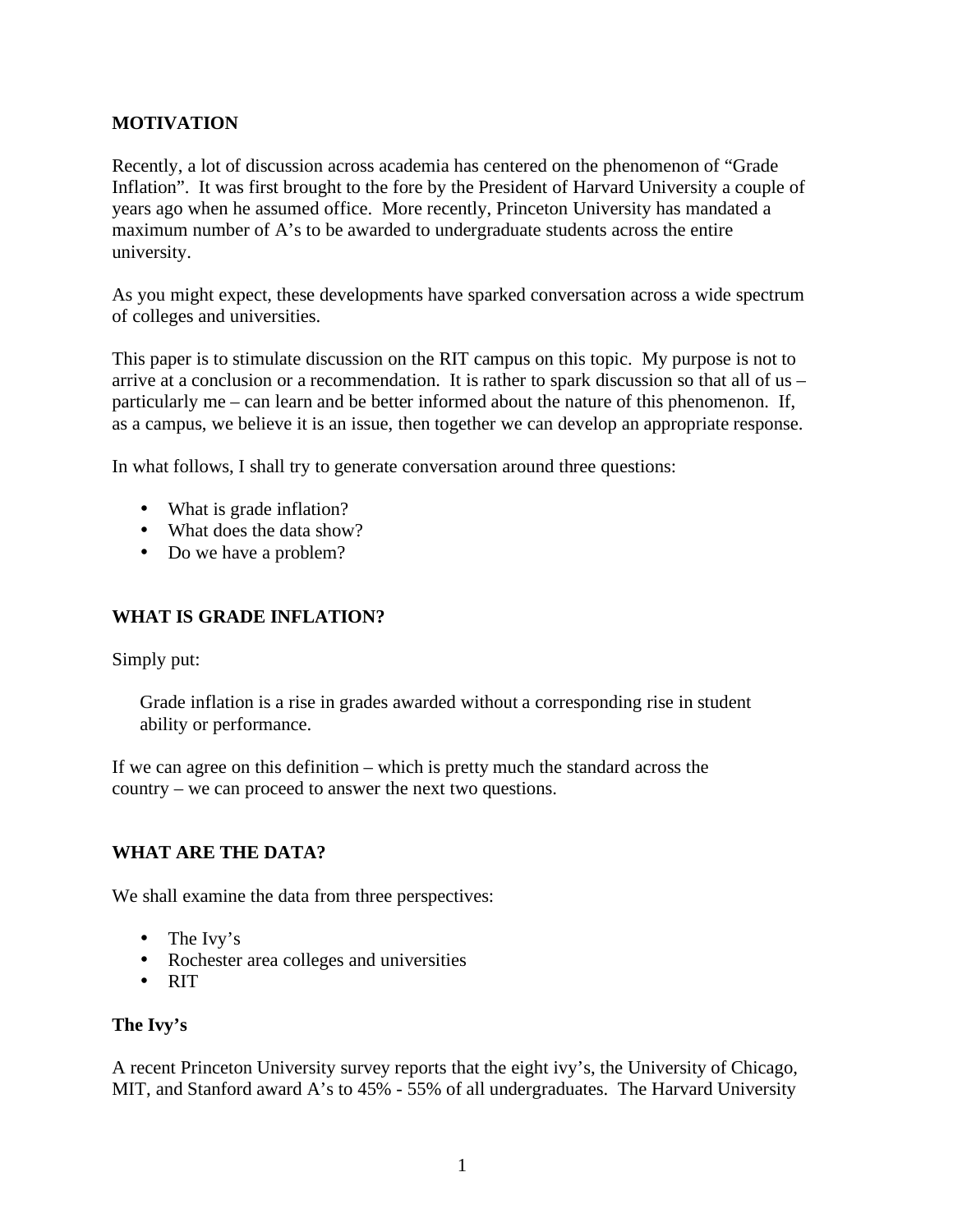president sees a problem with this result. Discussions on the Yale campus do not appear to raise any significant issues of concern.

Princeton clearly has issue with this grade distribution. In April 2004, Princeton announced a plan to reduce the awarding of A's to no more than 35% of the students in undergraduate classes and no more than 55% of students engaged in independent junior/senior projects. These targets were based on grade distributions at Princeton in the 1970's through the early 1990's.

As a consequence of this policy, for the 2004-05 academic year, the number of A's awarded across the campus in undergraduate classes fell from 46% to 41%. The results by academic area are as follows:

- Humanities fell from 56% to 46%.
- Engineering fell from 48% to 43%.
- Social Sciences fell from 43% to 38%.
- Natural Sciences increased from 36% to 36.4%.
- No academic division reached 35%.
- Junior year independent work fell from 60% to 58%.
- Senior year independent work fell from 60% to 59%.

Different disciplines approached the target in different ways. For example, the economics department established percentage of A's targets by course, with some courses having a higher percentage than others, with the overall goal of approaching the 35% general target.

#### **Rochester Area Colleges and Universities**

*The Democrat and Chronicle* (October 30, 2005) published the following percentage distribution of A's and B's combined for all undergraduate students in area colleges:

| Robert Wesleyan $-85%$          | $RIT - 65%$                    |
|---------------------------------|--------------------------------|
| Nazareth $-82\%$                | SUNY Brockport $-63\%$         |
| University of Rochester $-80\%$ | Hobart & William Smith $-63\%$ |
| $SUNY$ Geneseo - 72%            | Finger Lakes $CC - 54\%$       |
| Geneseo $CC - 66\%$             | St. John Fisher - NA           |
| Monroe $CC - 65\%$              |                                |

#### **RIT**

Table I lists the undergraduate percentage grade distribution of A's and B's for RIT for the fall quarters of 1995, 2002, and 2004 by college. You can observe changes over a ten-year period and a two-year period. The ten-year period would appear to offer evidence of inflation. The two-year period would indicate, perhaps, a steady state variation around a combined total of 65%.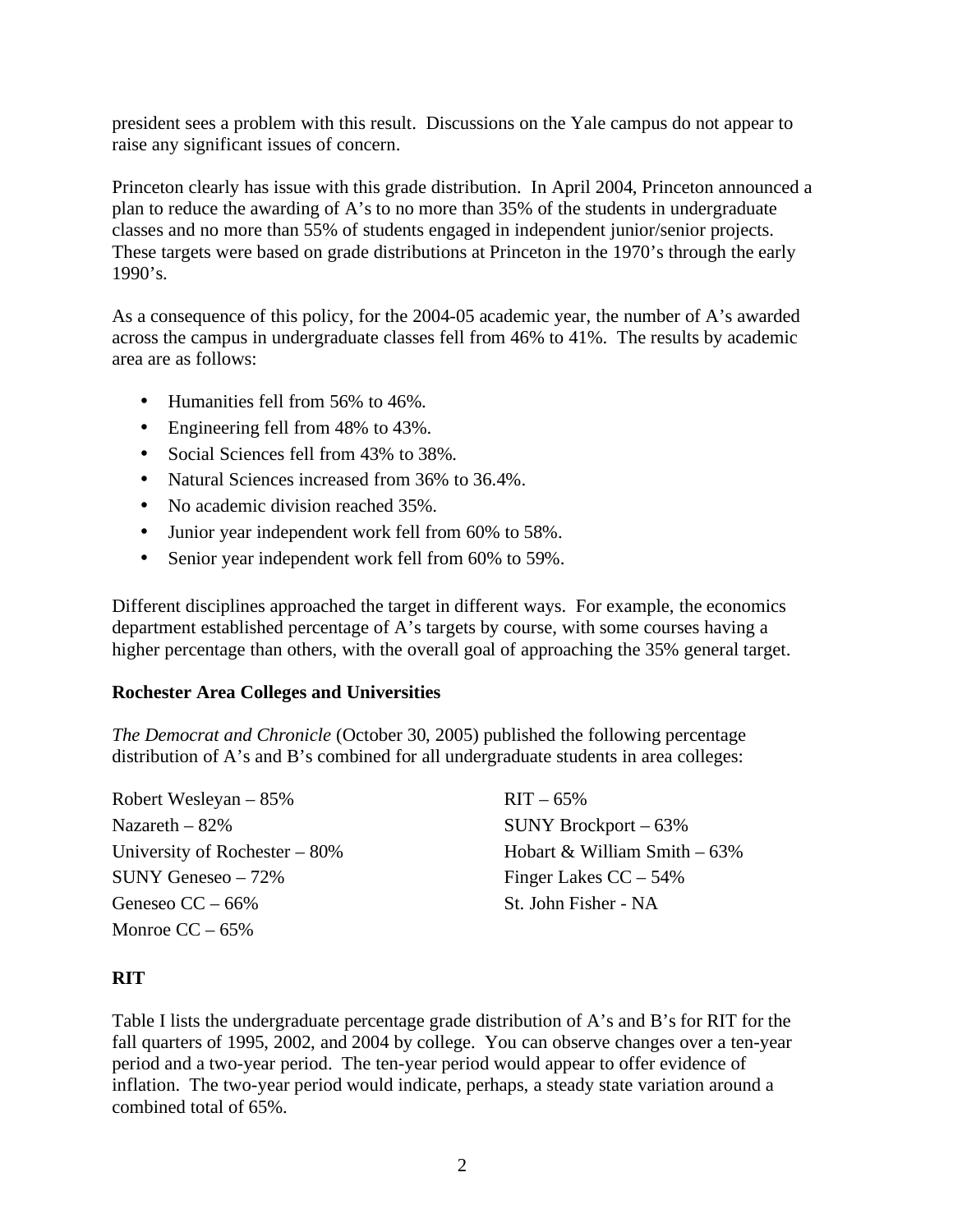#### **IS GRADE INFLATION A PROBLEM?**

Yale's policy from the Blue Book is:

- "A" means excellent work.
- "B" means good work.
- "C" means average work.
- "D" means poor but passing work.
- "F" means unsatisfactory work.

With these definitions, which are pretty standard across academia, some people find a problem and others do not. Let us take each of these cases.

#### **Grade Inflation Is Not a Problem**

Three arguments can be made in support of there not being a problem:

- Students are *better* now. There are stricter admission standards and students have better high school preparation.
- Students *work harder* now. There is more competition for jobs and graduate school, especially since more women and minorities are attending college. Given the increased emphasis on career preparation, students work harder to be sure they are competitive in the marketplace. Good students working harder means that they earn better grades.
- Teachers *teach better* now, and therefore, students are learning more. No longer are grades in many courses determined on the basis of one mid-term and final exam or one research paper. Now multiple exams and papers are expected. Lectures are more often replaced by classroom discussion, team projects, and studio approaches.

In summary, if students are better, if they work harder, and if they are taught better, you would expect performance – and therefore, grades – to be higher.

#### **Grade Inflation is a Problem**

I will identify eight arguments and considerations supporting the proposition that grade inflation is a problem immediately below:

- College is becoming too easy. There is lax grading and a watered-down curriculum.
- A consumer-based culture has emerged in education, in which students expect a reward for the money they spend to attend. This by itself leads to higher grades.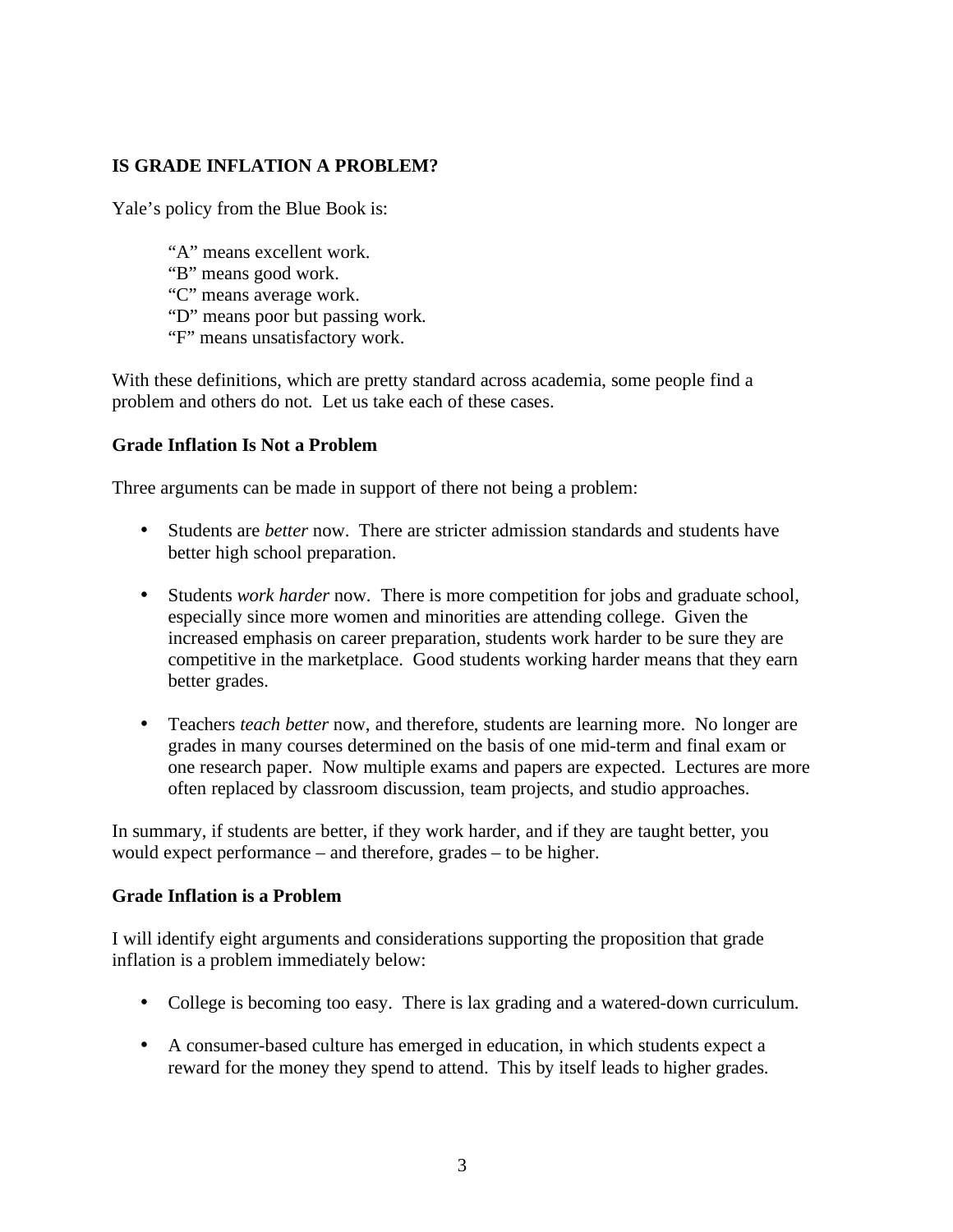- Faculty seek higher student evaluations by awarding higher grades.
- The administration presses faculty to award higher grades in order to increase student retention.
- Faculty want to help student obtain jobs or graduate school admission, so they award easy grades. In this particular case, if they think other universities are awarding easy grades, they don't want their equally able students to be disadvantaged.
- The Great Britain House of Commons are discussing fixed percentages for high school and university grades because of the perception of grade inflation. They cite the fact that high school "A" grades have increased to 23%, and the number of undergraduate college students receiving "firsts" or "upper seconds" increased from 47% in 1994-05 to 55% in 2000-01.
- A recent UCLA survey reports that currently 48% of all college freshmen had an "A" average while they were in high school; in 1968, that percentage was 18%. In contrast, SAT verbal scores were 514 in 1976 and fell to 506 in 2002; SAT math scores were 507 in 1976 and increased slightly to 516 in 2002; the verbal and math SAT scores combined were 1021 in 1976 and 1022 in 2002. In short, grades have gone up significantly while the SAT scores remain constant.
- The RIT 2005 freshman class has the following attributes:
	- The average grade point average coming from high school is between 3.6 and 3.7, which reflects an average grade of 90.
	- 27% of the students are in the top 10% of their high school class.
	- 50% of the freshmen are in the top 20% of their high school class.
	- 90% of the students are in the top 50% of their high school class.

#### **GRADING APPROACHES**

One grading approach is based on the normal probability distribution. Recognizing that there will be variability in the students admitted to the university, and that a given university at any given time will have a central tendency (median or mean) for the students in a given class with some dispersion around it, leads – according to one testing and measurement approach often advocated – to a distribution in which there are approximately 6% A's and F's, 22% B's and D's, and 44% C's. One advantage with this approach is that it recognizes the central tendency of the abilities of a particular student group and gives every student the opportunity to earn an A or a B. Different universities or different colleges within a given university may have groups with different abilities on average, and this approach recognizes that difference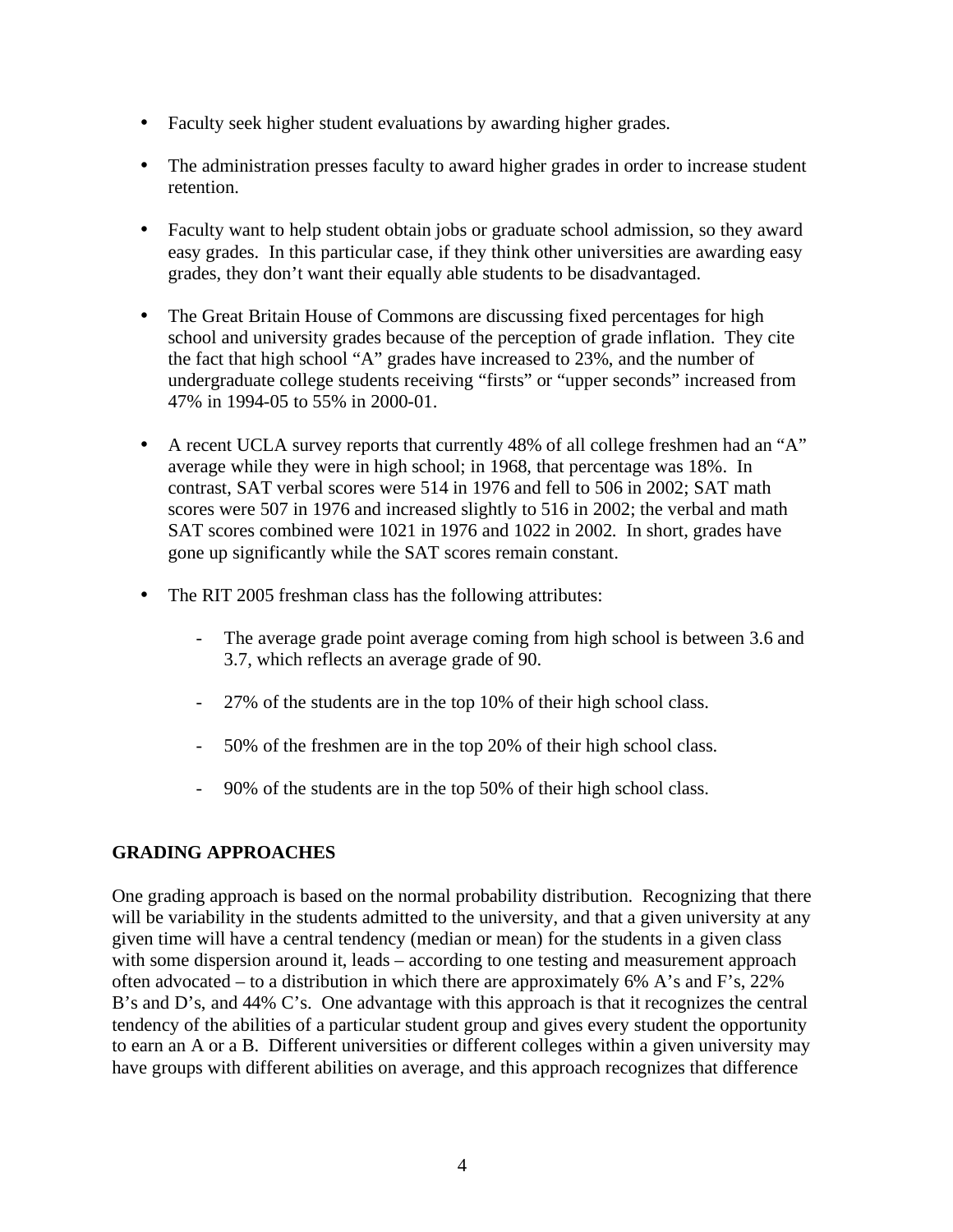and gives students the opportunity to compete for A's within the talent pool of their peers in that particular college or university.

With regard to different colleges admitting different populations of talent, if we refer to Table II, you can see how selectivity (as measured by the percentage of applicants admitted) and SAT scores vary across a sample of highly selective colleges.

A second approach utilizes an absolute standard. The professor establishes what is required for an A, B, or a C. If all the students meet the standard for an A, they all get an A. If none of them do, then there are no A's awarded. In this case, the grades could be skewed towards A's and B's or, depending on the standards of the professor, they could be skewed towards D's and F's.

A third, and probably more common approach, is a blended approach. The professor sets some standards and expectations for A's and B's, and then looks at the actual grade distribution according to that standard. If no one gets an A or a B, the professor may decide that he or she was too stringent and may "curve" the grades so that, let us say, a 79 becomes an A and a 43 becomes a C. On the other hand, when all the grades are reviewed, if 90% of the people receive an A, the professor could decide to make an A equal to 96, with 95 becoming a B. This occurs from time to time; however, it is very hard to tell a student who earns a 95 that it is not an A. In this case, the professor would typically say (to himself/herself) that next time around, the standards will be set higher. Whichever approach is taken by a given faculty member – normal distribution, absolute standard, or blended approach – the net result has been an increase in the number of A's and B's.

#### **CONCLUSION**

I am sure I have omitted other relevant considerations, perspectives, and approaches to answering the two questions:

- Do we have grade inflation?
- If we do have grade inflation, is this bad?

I am leaning, on balance, towards the stance that we do not have a problem or at least a serious problem. However, I would like to hear what the RIT faculty and deans have to say.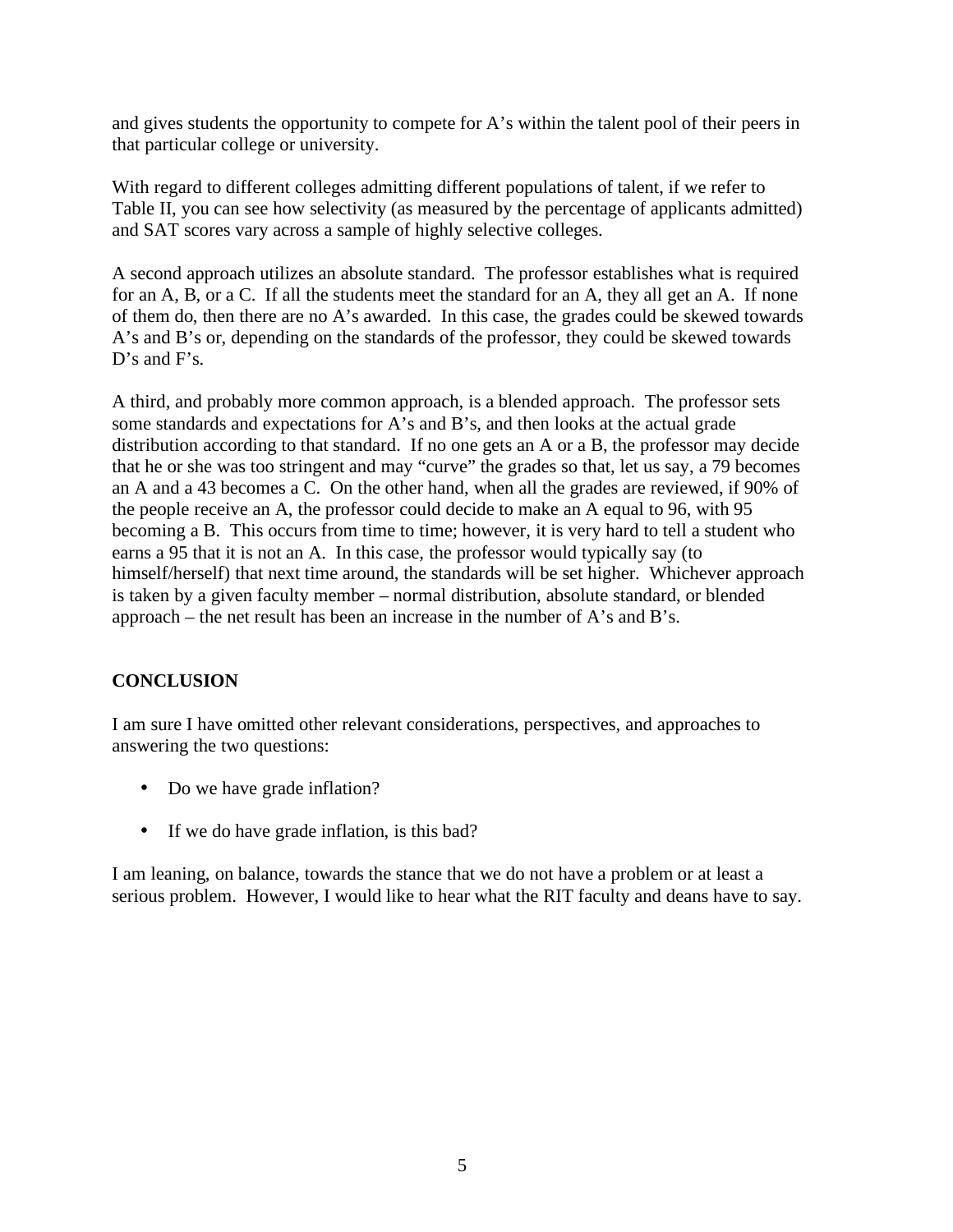#### **Table I**

## **RIT Undergraduate Percentage Grade Distribution**

## **1995, 2002, 2004 Fall Quarters**

| <b>RIT</b>          | $\Delta$      | $\mathbf{B}$  | $A+B$ |
|---------------------|---------------|---------------|-------|
| 1995                | 30            | 29            | 59    |
| 2002                | 37            | 29            | 66    |
| 2004                | 37            | 27            | 64    |
| <b>Business</b>     |               |               |       |
| 1995                | 26            | 31            | 57    |
| 2002                | 22            | 38            | 60    |
| 2004                | 21            | 37            | 58    |
| <b>Engineering</b>  |               |               |       |
| 1995                | 32            | 31            | 63    |
| 2002                | 41            | 24            | 65    |
| 2004                | 42            | 26            | 68    |
| <b>Liberal Arts</b> |               |               |       |
| 1995                | 27            | 35            | 62    |
| 2002                | 35            | 33            | 68    |
| 2004                | 38            | 30            | 68    |
| <b>CAST</b>         |               |               |       |
| 1995                | 38            | 28            | 66    |
| 2002                | 43            | 30            | 73    |
| 2004                | 41            | 25            | 66    |
| <b>NTID</b>         |               |               |       |
| 1995                | 29            | 26            | 55    |
| 2002                | 31            | 29            | 60    |
| 2004                | 34            | 30            | 64    |
| <b>Science</b>      |               |               |       |
| 1995                | 28            | 25            | 53    |
| 2002                | 30            | $\bf 27$      | 57    |
| 2004                | 30            | 26            | 56    |
| <b>CIAS</b>         |               |               |       |
| 1995                | 36            | 37            | 73    |
| 2002                | 46            | 34            | 80    |
| 2004                | 44            | 33            | 77    |
| <b>Computing</b>    |               |               |       |
| 1995                | $\mathbf{NA}$ | $\mathbf{NA}$ | NA    |
| 2002                | 42            | 30            | 72    |
| 2004                | 41            | $\bf 27$      | 68    |